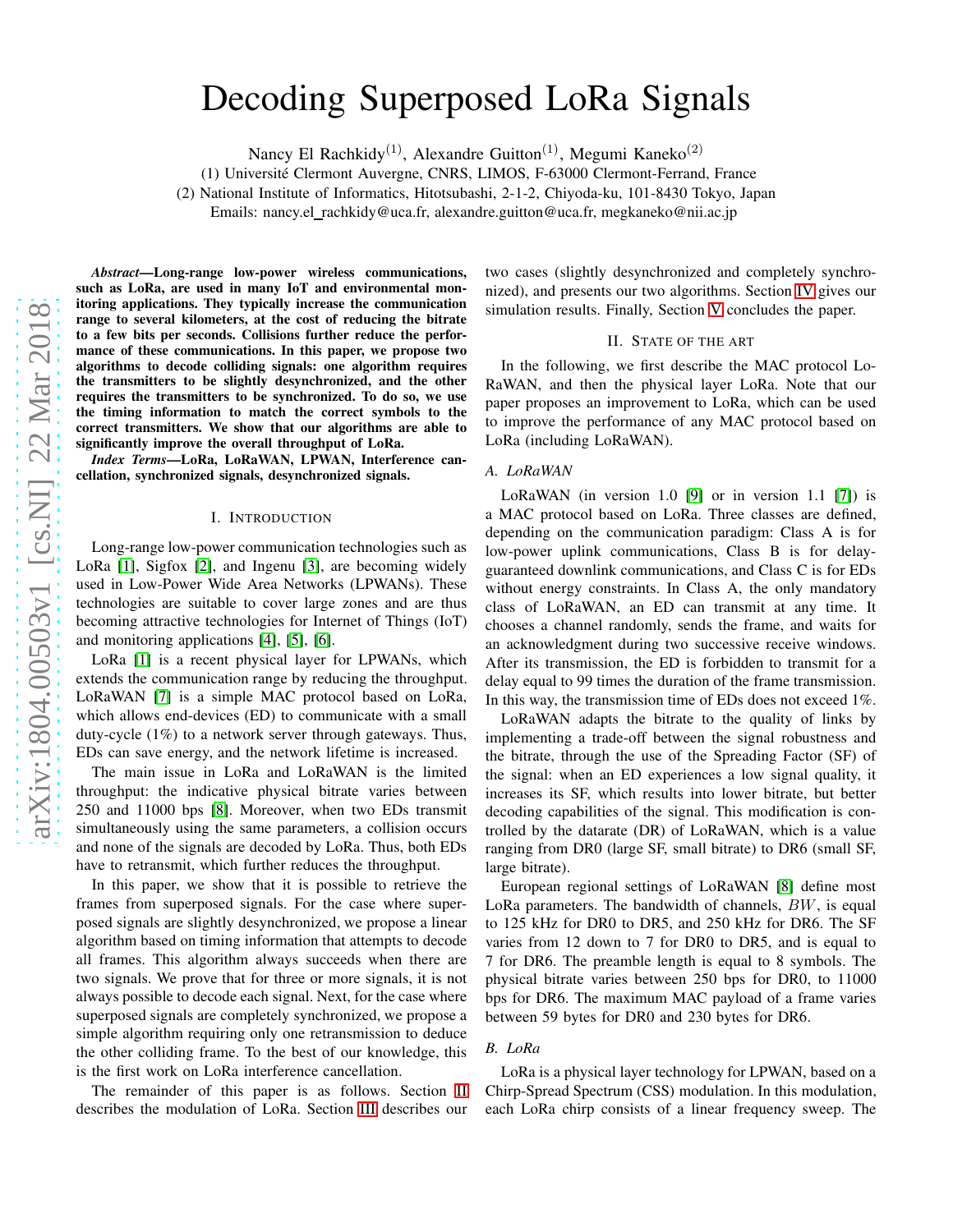duration of the sweep is called symbol duration (SD), and depends on the value of SF. The sweep is performed over a frequency range of size BW. Chirps are divided into upchirps, where the frequency sweep is increasing, and downchirps, where the frequency sweep is decreasing.

Each chirp can encode  $2^{SF}$  symbol values. To do this, LoRa shifts the sweep by the symbol value, as shown on Fig. [1](#page-1-1) for a down-chirp. The receiver is able to detect the sharp edge in the instantaneous frequency trajectory [\[10\]](#page-6-9). The symbol value is equal to the shift in the frequency at the beginning of the symbol. It is also proportional to the time between the beginning of the symbol and the sharp frequency edge. For up-chirps, it is proportional to the remaining time between the sharp frequency edge and the end of the symbol.



<span id="page-1-1"></span>Figure 1. Example of a single LoRa down-chirp. Computing the symbol value requires identifying the sharp frequency edge.

To decode the value of a symbol, the receiver needs to know the frontier of the symbol. Thus, LoRa introduces a preamble of a few symbols (typically, eight). In uplink communications, the preamble consists of up-chirps and the data consists of down-chirps. In downlink communications, the preamble consists of down-chirps and the data consists of up-chirps.

Figure [2](#page-1-2) shows an example of an uplink communication with a short preamble (three symbols) and a few data symbols (four symbols). We chose  $SF = 2$  for the sake of simplicity, leading to  $2^{SF} = 4$  possible values per symbol. Let us assume that a desynchronized node starts receiving the preamble, not necessarily at the exact beginning of the preamble. The node detects a sharp frequency edge, which indicates the frontier of a symbol. From this information, the receiver can synchronize itself according to the transmitter. The end of the preamble is detected by the inversion of the chirps. In this example, the data symbols are 3, 0, 2, 2.





<span id="page-1-2"></span>Figure 2. Example of a LoRa uplink frame, with a short preamble and four symbols of data, with  $SF = 2$ . The receiver synchronizes itself with the sender during the preamble.

#### III. CANCELLATION OF LORA SIGNALS

<span id="page-1-0"></span>LoRa gateways are able to decode superposed LoRa signals as long as they are sent on different SFs. Notice however that some researchers have shown that signals on different SFs are not completely orthogonal [\[11\]](#page-6-10), [\[12\]](#page-6-11).

When several signals are received on the same channel and with the same SF, a difference of received power might cause the strongest signal to be captured [\[10\]](#page-6-9), [\[13\]](#page-6-12). When several signals have a similar receive power, a collision occurs and all signals are considered lost.

In this paper, we focus on decoding superposed LoRa signals of *similar receive power*, on the *same channel*, with the *same SF*. To do so, we show that we can use timing information to match the correct symbols to the correct ED.

In Subsection [III-A,](#page-1-3) we describe our assumptions. In Subsection [III-B,](#page-2-0) we provide our main algorithm, and we describe how it can decode two signals that are slightly desynchronized. In Subsection [III-C,](#page-3-0) we extend the discussion for the case of three signals (or more) that are slightly desynchronized. Finally, in Subsection [III-D,](#page-4-1) we present a simple algorithm for the case of signals that are completely synchronized.

Note that our algorithms cannot be applied directly on LoRaWAN, as most communications in LoRaWAN are not synchronized. However, our algorithms could enable the design of a novel synchronized MAC layer based on LoRa, tailored to the star like topology of LoRaWAN, to reach better performances than the basic LoRaWAN.

#### <span id="page-1-3"></span>*A. Assumptions*

We assume that there are no non-linearity effects between down-chirps (respectively up-chirps). In other words, if two down-chirps (resp. up-chirps)  $c_1$  and  $c_2$  overlap at a given time  $t$  at the receiver side, the two observed frequencies are the frequency of  $c_1$  (at time t) and the frequency of  $c_2$  (at time  $t$ ). Without additional information, it is not possible to identify the correct frequency of each transmitter. We assume that when an up-chirp is superposed with a down-chirp, it is not possible to detect any of the frequencies.

We also assume that it is possible for the hardware of the receiver to detect all frequencies of overlapping downchirps (resp. up-chirps) within  $\delta$  time-units. In the following examples, we will use  $\delta = SD/4$  unless stated otherwise<sup>[1](#page-1-4)</sup>.

We assume that when several frequencies overlap at a given time, only one frequency is detected by the receiver. For instance, if there are three nodes transmitting at a given time, but only two frequencies  $f_1$  and  $f_2$  are detected, we assume that it is not possible to know whether two nodes were transmitting with  $f_1$  and one with  $f_2$ , or one node was transmitting with  $f_1$  and two with  $f_2$ .

<span id="page-1-4"></span><sup>1</sup>Please note that on real LoRa hardware, the decoding of signals is not carried out by directly detecting the sharp frequency edges, but instead by computing a fast Fourier transform and detecting the peak in the frequency domain [\[10\]](#page-6-9). With our proposition, this translates into either detecting the two sharp frequency edges in the time domain, or the two peaks in the frequency domain.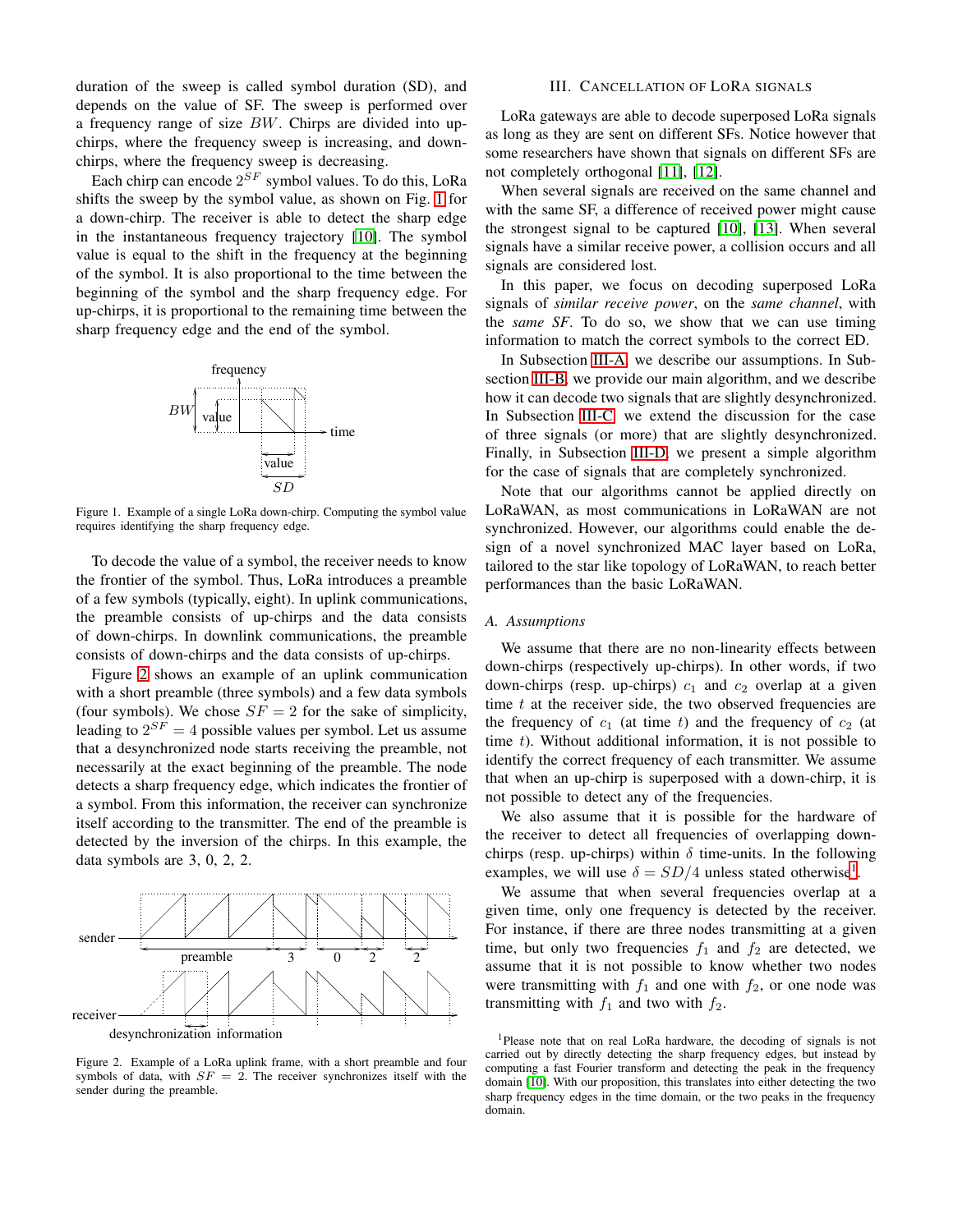We also assume some properties on the frames: all nodes transmit with the same preamble duration, the frame length is included at the beginning of the frame, and there is at least one symbol change during the whole frame (that is, a data payload does not consist of a sequence of identical symbols).

Finally, in the following, we consider two cases: the case where nodes are slightly desynchronized, and the case where nodes are fully synchronized. In the case where nodes are slightly desynchronized, we assume that all nodes start their transmission within  $SD-\delta$  time units, and that any two nodes start their transmission with a delay of  $\delta$  time units or more. In the following examples, if there are three transmitting nodes, we consider that node  $n_1$  starts at time  $t_0$ , node  $n_2$  at time  $t_0 + \delta$ , and node  $n_3$  at time  $t_0 + 2\delta$ .

## <span id="page-2-0"></span>*B. Case of two slightly desynchronized signals*

In this subsection, we consider the superposition of two signals from two transmitters that are slightly desynchronized replacements and at most  $SD - \delta$  time units).

> Figure [3](#page-2-1) shows an example of the reception of two slightly desynchronized signals. The preamble length is two symbols, and  $SF = 2$ . The figure shows the signal of the first transmitter  $n_1$  starting at  $t_0$ , the signal of the second transmitter  $n_2$  starting at  $t_0+\delta$ , and the superposed signal at the receiver. Note that the data transmitted by  $n_1$  is  $(1, 1, 3, 2, 2)$ , and the data transmitted by  $n_2$  is  $(3, 0, 2, 3, 1)$ . We will first explain our algorithm on this example, and then proceed with a more formal description.



<span id="page-2-1"></span>Figure 3. Superposition of two slightly desynchronized signals.

# *Example of Preamble detection and data decoding*

In this paragraph, we give an example in order to explain how the receiver, using our proposition, can detect preambles and decode data sent by two transmitters.

*Preamble detection:* During  $[t_0; t_0 + \delta]$ , the receiver detects the preamble of  $n_1$ . During  $[t_0 + \delta; t_0 + 2\delta]$ , the receiver is able to detect that two slightly desynchronized signals are transmitted, and is able to deduce the symbol frontiers of both transmitters. At frontier  $t_1$ , or more precisely, during  $[t_1; t_1 + \delta]$ , the receiver is not able to detect the superposition of preambles anymore (mixed up and down chirps). Thus, it knows that the transmission of the first data symbol of  $n_1$ has started. This symbol is currently undecodable due to the overlapping of an up-chirp with a down-chirp.

*Data decoding:* We define the sequence of decoded data for  $n_1$  by  $d_1$  and the sequence of decoded data for  $n_2$  by  $d_2$ . At frontier  $t_2$ , the receiver stores the current frequencies, which correspond to  $F_{lim}(t_2) = \{0,3\}$ . At frontier  $t_3$ , the receiver computes  $F_{lim_{+}}(t_3)$  by updating the previous frequencies  $F_{lim_{-}}(t_2) = \{0,3\}$ , and obtains  $F_{lim_{+}}(t_3) = \{0,1\}$  (each frequency is reduced by 3 since  $3\delta$  time units have passed since  $t_2$ , as  $\delta = SD/4$ ). It detects the current frequencies  $F_{lim}(t_3) = \{0, 1\}$ . There is no change in the frequencies  $(F_{lim_+}(t_3) = F_{lim_-}(t_3))$ , since the beginning of the data of  $n_1$  starts with the repeated symbol 1. Thus, the algorithm leaves  $*$  for the first symbol of  $n_1$  (to be decoded later), so  $d_1 = (*, 1)$ . At frontier  $t_4$ , the receiver computes  $F_{lim_{+}}(t_4)$ by updating the previous frequencies  $F_{lim}(t_3) = \{0, 1\}$ , and obtains  $F_{lim_{+}}(t_4) = \{0,3\}$  (since  $\delta$  time units have passed). It detects the current frequencies  $F_{lim}(t_4)$ , and obtains  $F_{lim}(t_4) = \{0\}$ , which is equivalent to  $\{0,0\}$ . Thus, one frequency changed from 3 to 0, which is that of  $n_2$ , since it is a frontier of  $n_2$ , hence,  $d_2 = (3, 0)$ . Thus, the current symbol of  $n_1$  corresponds to frequency 0 too (which is translated into 1 at the beginning of the symbol frontier of  $n_1$ , which was  $t_3$ ). At frontier  $t_5$ , the receiver computes  $F_{lim_{+}}(t_{5})$  by updating the previous frequencies  $F_{lim_{-}}(t_4) = \{0,0\}$ , and obtains  $F_{lim_{+}}(t_5) = \{1,1\}$ . It detects the current frequencies  $F_{lim}(t_5) = \{1,3\}$ . The frequency of  $n_1$  changed from 1 to 3, hence  $d_1 = (*, 1, 3)$ . So, the current symbol of  $n_2$  corresponds to frequency 1 (which is translated to 0 at the beginning of the symbol frontier of  $n_2$ , which is  $t_4$ ). The algorithm continues until  $t_{12}$ , where no frequency is received. Thus, the algorithm knows that all nodes have stopped their transmissions. The algorithm removes the last predicted symbol of  $n_1$  (indeed, at  $t_{11}$ , it considered that  $n_1$  was transmitting a symbol with the same frequency as the frequency of  $n_2$ ). At this step, the decoded frames are  $d_1 = (*, 1, 3, 2, 2)$  for  $n_1$  and  $d_2 = (3, 0, 2, 3, 1)$  for  $n_2$ . Then, the algorithm replaces all special values ∗ with the first known value of the frame. The algorithm uses the frame length present in each frame to truncate the frames to their correct length. Finally, the algorithm outputs are  $(1, 1, 3, 2, 2)$ and  $(3, 0, 2, 3, 1)$ , as expected.

## *Generalization of Preamble detection and data decoding*

In this paragraph, we generalize the example given above and we formulate our proposition in Algorithm [1.](#page-3-1)

*Preamble detection:* The superposition of preambles will result in the superposition of up-chirp symbols, except for the end of the last preamble. Thus, the receiver will detect two sharp frequency edges for most preamble symbols. Each of this sharp edge will allow the receiver to know the symbol frontier of a transmitter. The beginning of the first data symbol of the first node is not decodable, as it corresponds to a downchirp superposed with the up-chirp of the end of the preamble of the second node.

*Data decoding:* From the first data symbol of the second node, only down-chirps are superposed, and thus it is possible to detect all sharp edges. The difficulty relies in correlating each frequency with the symbols of each node. To do so, we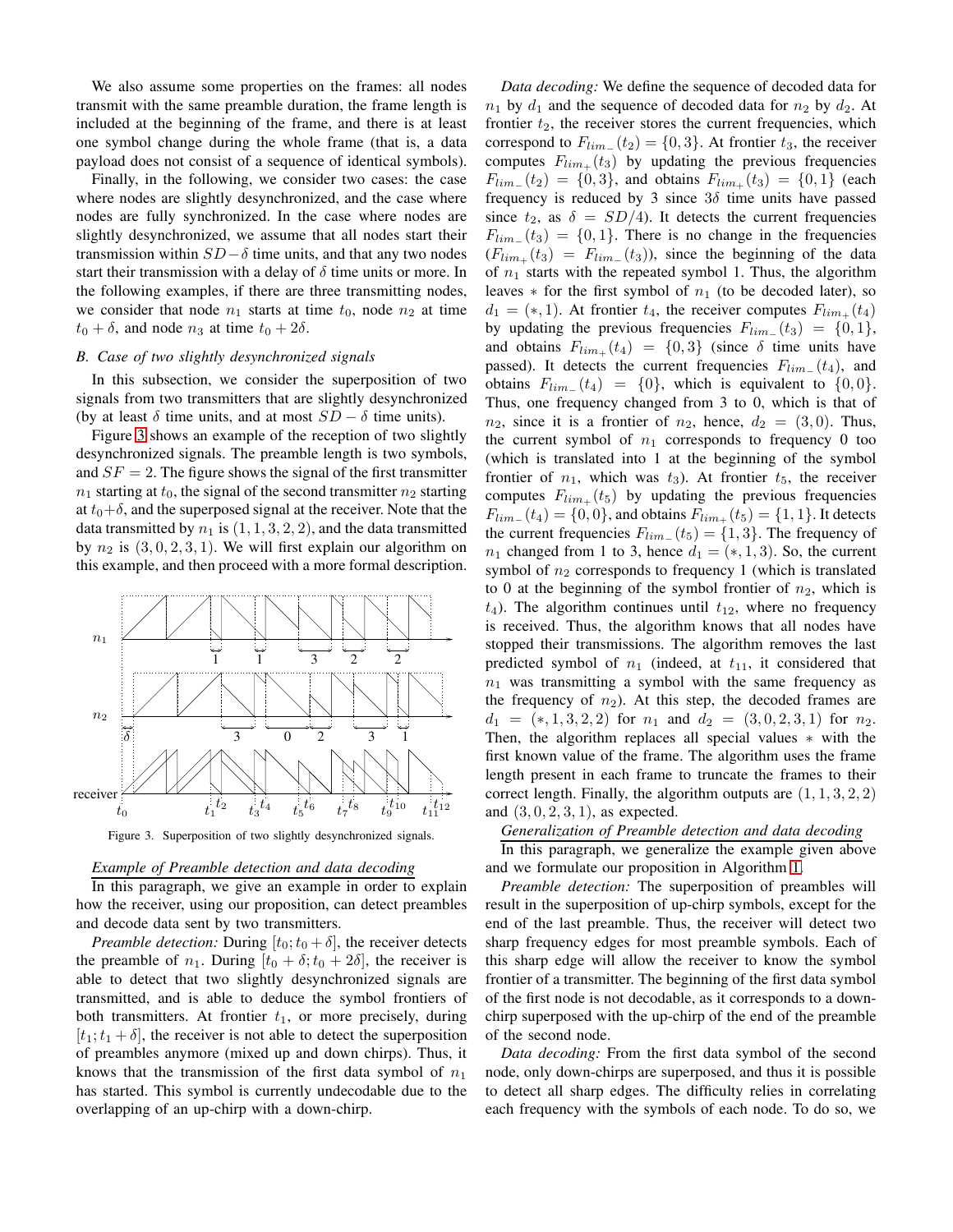use the following property: sharp edges can occur only at the beginning of a symbol, when the symbol changes, or once during a symbol. When the sharp edge occurs during a symbol, it can be predicted if the symbol value is known.

Algorithm [1](#page-3-1) describes our proposed algorithm. It starts after the superposed preambles have been received, and thus considers that the symbol frontier of each transmitter is known. The algorithm considers the frontiers of all data symbols sequentially, apart from the first frontier of the first node which cannot be decoded. At each frontier, the receiver updates the previous frequencies (since frequencies change over time in LoRa chirps, and time has passed since the detection of the previous frequencies). Then, the receiver compares these (updated) previous frequencies with the current frequencies<sup>[2](#page-3-2)</sup>. The following two cases are the only possible cases.

*Case 1:* One frequency has changed. This can only happen when a new symbol starts, which can only occur at the symbol frontier. Since the receiver knows if the current frontier is for the first or the second transmitter, it knows the new symbol for the current node (based on the new frequency), the previous symbol for the current node (based on the frequency that has changed), and the current symbol for the other node (based on the frequency that did not change).

*Case 2:* No frequency has changed. This can only happen when the new symbol is equal to the previous symbol (this was the case on Fig. [3](#page-2-1) at times  $t_3$  and  $t_9$ ). If the receiver knows the previous symbol of the current node (time  $t_9$  of Fig. [3\)](#page-2-1), the new symbol can be deduced. Note that at the beginning of the algorithm, however, the first symbol value cannot be deduced when it is repeated (time  $t_3$  of Fig. [3\)](#page-2-1). In this case, the algorithm leaves a special value (denoted by ∗ here). As soon as one symbol changes, the receiver is able to deduce the values of all these repeated symbols. This is why we assumed at least one symbol change per frame.

The time complexity of our algorithm is linear with the number of symbols of the longest frame. Most of the symbols are decoded on the fly,  $\delta$  time units after the beginning of the symbol, except for the symbols repeated initially (see the last loop of the algorithm). The space complexity of our algorithm is  $\mathcal{O}(1)$ , since the storage requirement is limited to the value of the first non-special symbol for each node. Thus, the algorithm is optimal in time and space, for two nodes $3$ . PSfrag replacements  $n_2$ 

#### <span id="page-3-0"></span>*C. Case of three slightly desynchronized signals*

Note that with our hypotheses, decoding three or more signals is not always possible. For instance, Fig. [4](#page-3-4) shows two sets of different signals that produce the same superposition of frequencies, and thus cannot be decoded.

Our algorithm is able to decode many cases of slightly desynchronized signals for *n* transmitters, when  $n \geq 3$ . It

Algorithm 1: Decoding of two slightly desynchronized superposed LoRa signals.



<span id="page-3-1"></span>replace in  $symb[n]$  all the leading  $*$  values to the first defined value truncate the frame according to its length



<span id="page-3-4"></span>Figure 4. When three nodes that are slightly desynchronized transmit frames, it is not always possible to decode them: these two sets of frames produce the same superposition of frequencies.

<span id="page-3-2"></span><sup>&</sup>lt;sup>2</sup>In practice, it may take up to  $\delta$  time units to obtain the current frequencies, so the receiver might have to update the current frequencies based on the detection time.

<span id="page-3-3"></span><sup>&</sup>lt;sup>3</sup>As we will see in Subsection [III-C,](#page-3-0) our algorithm is not able to decode all frames for three nodes or more, so it cannot be considered optimal in this case.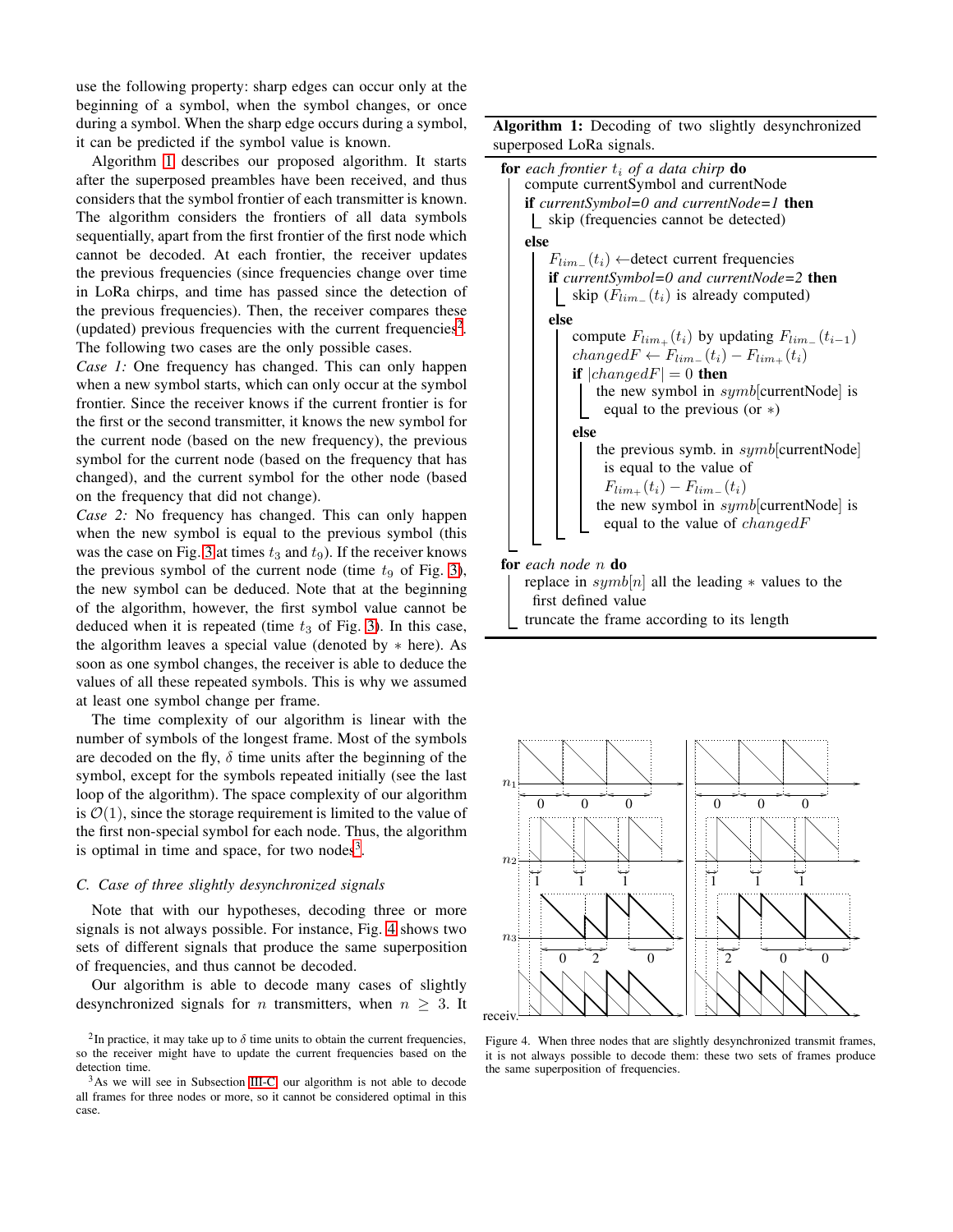only fails to do so when the number of received frequencies is within  $[2; n - 1]$  (which never occurs when  $n = 2$ ). In this case, even if the algorithm knows that the frequency of the current node has changed, it cannot determine what is the new value, as it has  $n-1 > 1$  possibilities. It can still deduce the value of the previous symbol for this node. At the next frontier for this node, though, the value of this symbol might be deduced, depending on the number of other frequencies.

## <span id="page-4-1"></span>*D. Case of two synchronized signals*

We now consider the case of two synchronized signals.

When the two transmitters are completely synchronized, it can be noticed that (at most) two values for each symbol duration are obtained, one for each transmitter. With our assumptions, though, it is not possible to match each value to the correct transmitter. The uncertainty of two values for each symbol might seem large, but it is quite small compared to the fact that each symbol carries in fact SF bits of data.

Thus, we propose a simple algorithm for this case. When two such frames collide, the algorithm stores the possible values for each symbol, and requests any of the transmitters to retransmit its frame. When one frame is retransmitted, the algorithm is able to decode it, and is able to deduce the values of the colliding frame of the other node too, by elimination. Thus, instead of having to retransmit two colliding frames, only one retransmission is required. PSfrag replacements

## IV. NUMERICAL RESULTS

<span id="page-4-0"></span>In this section, we evaluate, by simulation, the performance of our algorithms in terms of percentage of successful decoding of colliding signals and throughput. We consider the two cases independently.

#### *A. Parameter Settings*

Simulations are carried out using our own simulator developed in Perl. We model a network with a single gateway, a single network server, and one hundred EDs. We assume that all the EDs transmit on the same channel with the same SF, and that their signals are received at roughly the same power levels at the gateway, i.e., no capture conditions. We assume that time is divided into slots, and each ED has a probability p to transmit a frame during a slot, with  $p \leq 0.01$ in order to be consistent with the duty-cycle of 1%. For our algorithms, transmissions on the same slot are considered to be slightly desynchronized (in Subsection [IV-B\)](#page-4-2) or completely synchronized (in Subsection [IV-C\)](#page-5-1). We choose two values for SF: SF7 (which is the smallest SF in LoRaWAN) and SF12 (which is the largest SF in LoRaWAN). The frame length is set to 50 bytes. We did not force frames to have at least one symbol change. However, the probability that a frame is generated with the same repeated symbol is very small, and we did not observe it during our simulations. Simulation results are obtained by averaging over ten thousand samples.

## <span id="page-4-2"></span>*B. Case of slightly desynchronized signals*

Figure [5](#page-4-3) shows the percentage of successful decoding of colliding signals, as a function of the number of colliding signals, in the case where signals are slightly desynchronized. When there are two or more colliding signals, LoRa is not able to decode any signal. When there are exactly two colliding signals, our algorithm is always able to decode both of them. When there are three or more colliding signals, our algorithm is not able to decode some signals: the proportion of signals that can be decoded depends on  $SF$  and on the frame length. Indeed, when  $SF$  is large, the number of possible values for each symbol is large, and the probability that several transmitters use the same frequency is low. For  $SF = 7$  and  $n = 3$  colliding frames, our algorithm is able to decode about 80% of the frames. This number drops rapidly as the number of transmitters increases.



<span id="page-4-3"></span>Figure 5. When the signals are slightly desynchronized, our algorithm is able to successfully decode some cases of colliding signals.

Figure [6](#page-5-2) shows the percentage of successful decoding of colliding signals, as a function of the SF, for  $n = 2$  and  $n = 3$  superposed signals. We notice that LoRa is not able to decode colliding signals for any SF. This is due to the fact that in LoRa, a gateway cannot receive more than one signal on the same channel and with the same SF. However, we can see that our algorithm can decode both signals when  $n = 2$ . When  $n = 3$ , the performance of our algorithm varies significantly with SF. This is due to the fact that with a large SF, the probability to detect a single frequency decreases. Thus, the gateway increases its chances to receive a number of frequencies equal to the number of symbols to decode. Thus, compared to LoRa, our algorithm achieves a gain of 100% when the gateway received two colliding signals and a gain between 18% and 99% when the gateway received three colliding signals.

Figure [7](#page-5-3) shows the throughput as a function of the dutycycle. In this scenario, we consider a network of one hundred EDs with a duty-cycle less or equal to 1%. We compute throughput for LoRa and for our algorithm for two values of SF: SF7 and SF12. We notice that the throughput increases when the duty-cycle increases, since each ED sends more frames. Our algorithm enables to achieve a much higher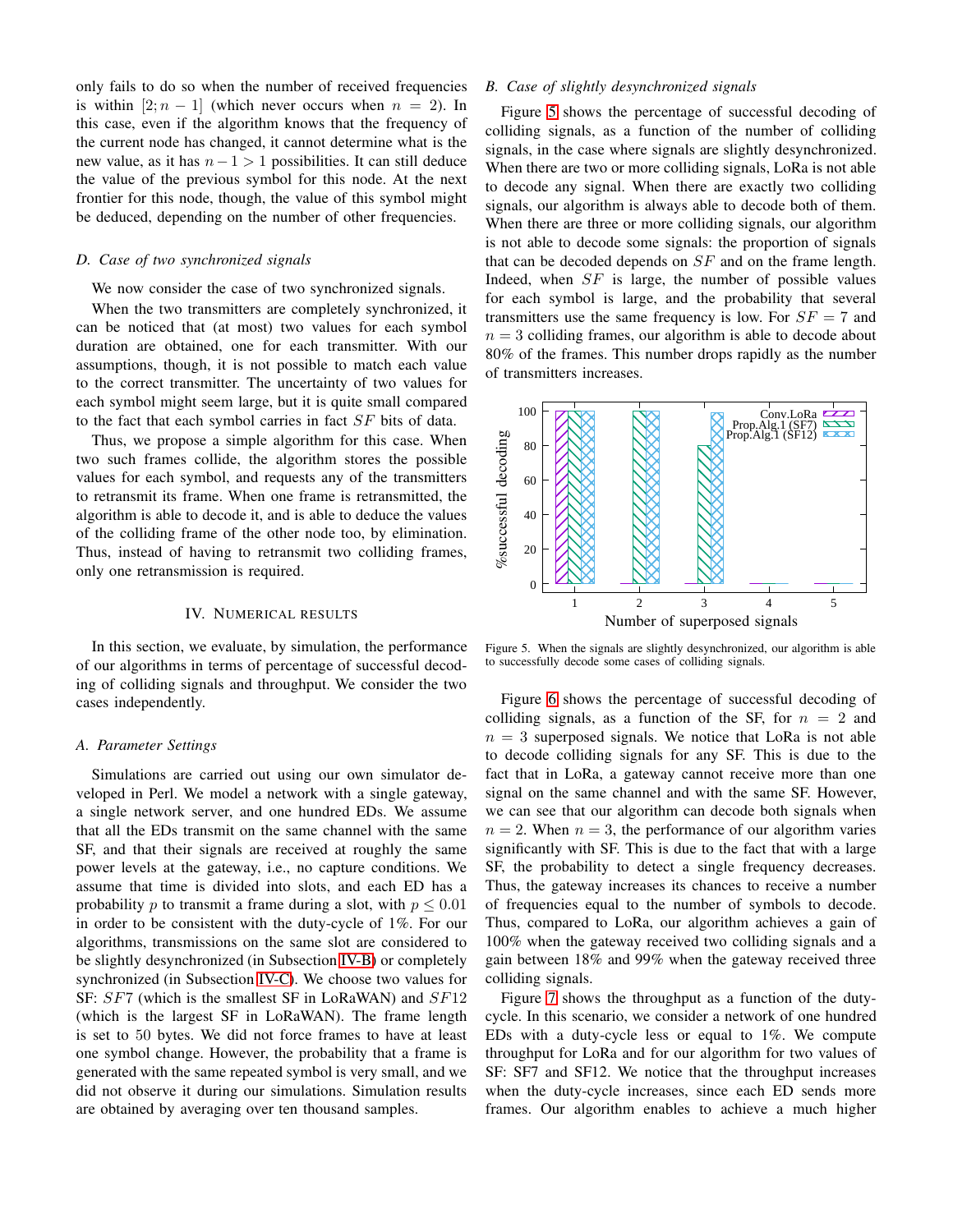

<span id="page-5-2"></span>Figure 6. Our algorithm outperforms LoRa when a gateway receives  $n = 2$ or  $n = 3$  colliding signals, with the same SF and on the same channel.

<span id="page-5-4"></span>Figure 8. When the signals are synchronized, our algorithm is able to decode one frame per collision of two frames, provided that the other one is retransmitted.

throughput than LoRa, with a gain of up to 60% for a duty-cycle of 1%. This shows that our algorithm provides remarkable throughput gains, even at the system level.



<span id="page-5-3"></span>Figure 7. Colliding signals negatively impact the throughput in LoRa. However, our algorithm is able to increase the throughput up to 60% when the duty-cycle is equal to 1% and the network is of 100 EDs.

#### <span id="page-5-1"></span>*C. Case of synchronized signals*

Figure [8](#page-5-4) shows the percentage of successful decoding of colliding signals, as a function of the number of colliding signals, in the case where signals are synchronized. Since LoRa is unable to decode any signal when there are several EDs transmitting on the same channel and with the same SF, the percentage of successfully decoded signals is zero for two and more colliding signals. With our algorithm, when there are exactly two simultaneous transmissions, one of them can be decoded provided that one node retransmits its whole frame. Thus, for  $n = 2$  colliding signals, our algorithm decodes 50% of the frames, accounting for the retransmission time.

Figure [9](#page-5-5) shows the throughput as a function of the dutycycle. The throughput computed by Conv.LoRa shows the same performance as the one computed for the desynchronized signals. However, with our second algorithm, the gateway is able to decode one frame for each collision of two frames, provided that the other frame is retransmitted. Thus, our algorithm computes a gain of up to 25% compared to LoRa. Compared to the case where transmissions are slightly desynchronized, we observe a decrease of 50% of the throughput.



<span id="page-5-5"></span>Figure 9. Colliding signals negatively impact the throughput in LoRa. However, our algorithm is able to increase the throughput by up to 25% even for synchronized signals and 100 EDs.

#### V. CONCLUSION

<span id="page-5-0"></span>Collisions in LoRa negatively impact the throughput of the network, which is already very limited by definition. In this paper, we propose two novel collision resolution algorithms that enable to decode some cases of collisions in LoRa by exploiting the specific properties of this physical layer. Our first algorithm focuses on the case where nodes are slightly desynchronized. The second algorithm focuses on the case where nodes are synchronized. Based on our simulation results, we observe that the first algorithm is able to significantly improve the throughput, by decoding all collisions of two signals, and many collisions of three signals. The second algorithm is also able to improve the throughput, but by decoding only one signal when two signals are colliding. These results promote the investigations of a new MAC layer based on LoRa, leveraging on the proposed collision resolution algorithms and thereby outperforming LoRaWAN.